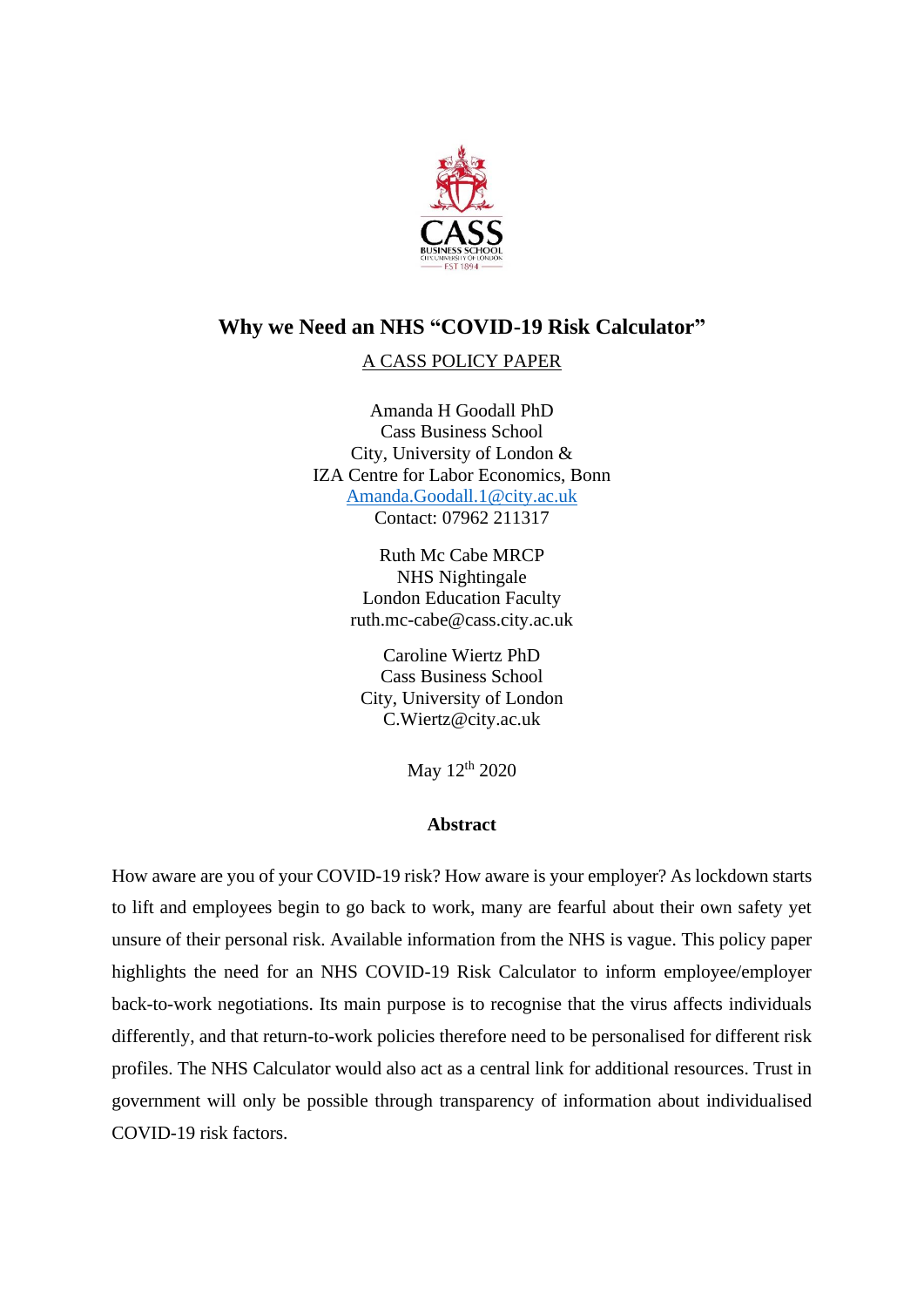#### **Introduction**

How aware individuals are of their COVID-19 risk is important as the UK lockdown begins to loosen in the coming weeks. There is both economic and social pressure to lift the lockdown, with a rise in reported depression (Holmes et al., 2020) and [domestic violence.](https://www.theguardian.com/society/2020/apr/24/charges-and-cautions-for-domestic-violence-rise-by-24-in-london) A number of policies are being considered, including a ['test, track and trace strategy',](https://www.bbc.co.uk/news/health-52475688) a rolling age release (Oswald & Powdthavee, 2020) and various regional initiatives.

The global economy is about to move into recession (Baker, et al., 2020). Unemployment has risen to 25% in Ireland, with youth unemployment at 53%. The US is reporting 15% unemployment (30% among the youth). In the UK, 1.8 million claims were made for Universal Credit. It is therefore important that people go back to work if they can. It is also imperative to ensure their safety – and many are fearful of COVID-19. A recent academic [study](https://papers.ssrn.com/sol3/papers.cfm?abstract_id=3589199) found that 64% of the UK population is afraid of COVID-19 (Wiertz et al, 2020), and a survey by the HR professional body [CIPD](https://www.cipd.co.uk/about/media/press/anxious-returning-workplace) found that 44% of UK employees surveyed reported that they felt anxious about returning to their workplace. The [Trades Union](https://www.tuc.org.uk/resource/covid-19-coronavirus-guidance-unions-updated-16-april)  [Congress](https://www.tuc.org.uk/resource/covid-19-coronavirus-guidance-unions-updated-16-april) (TUC) says that "No one should have to return to work without tough new measures on safety", pointing to Section 44 of the Employment Rights Act 1996 which provides workers with the right to withdraw from and refuse to return to a workplace that is unsafe.

The risks from coronavirus are not spread evenly. Research and media coverage about risk heterogeneity are growing. We began the outbreak knowing that those with underlying health conditions were more vulnerable. We now know that people in their 60s are approximately 55-times more likely to die than those in their 20s (see Figure 1 & Table 1); severe obesity doubles your risk, and males have twice the risks of females; being a member of an ethnic minority group adds further risks (see Figure 2), which are compounded by socioeconomic factors. Therefore, return-to-work policies should not only be tailored to different industries, but they must also be tailored to different individual risk profiles (e.g. see case studies in Appendix).

#### **'Stay Alert' and Know Thy Risk**

The Government has published employer guidance on working safely during COVID-19, but the CIPD has raised concerns about the degree to which employees' fears about their own safety are recognised. This is particularly relevant for those who cannot work from home (Baker, 2020), and those employed in jobs known to be more at risk (see Figures  $3 \& 4$ ). Many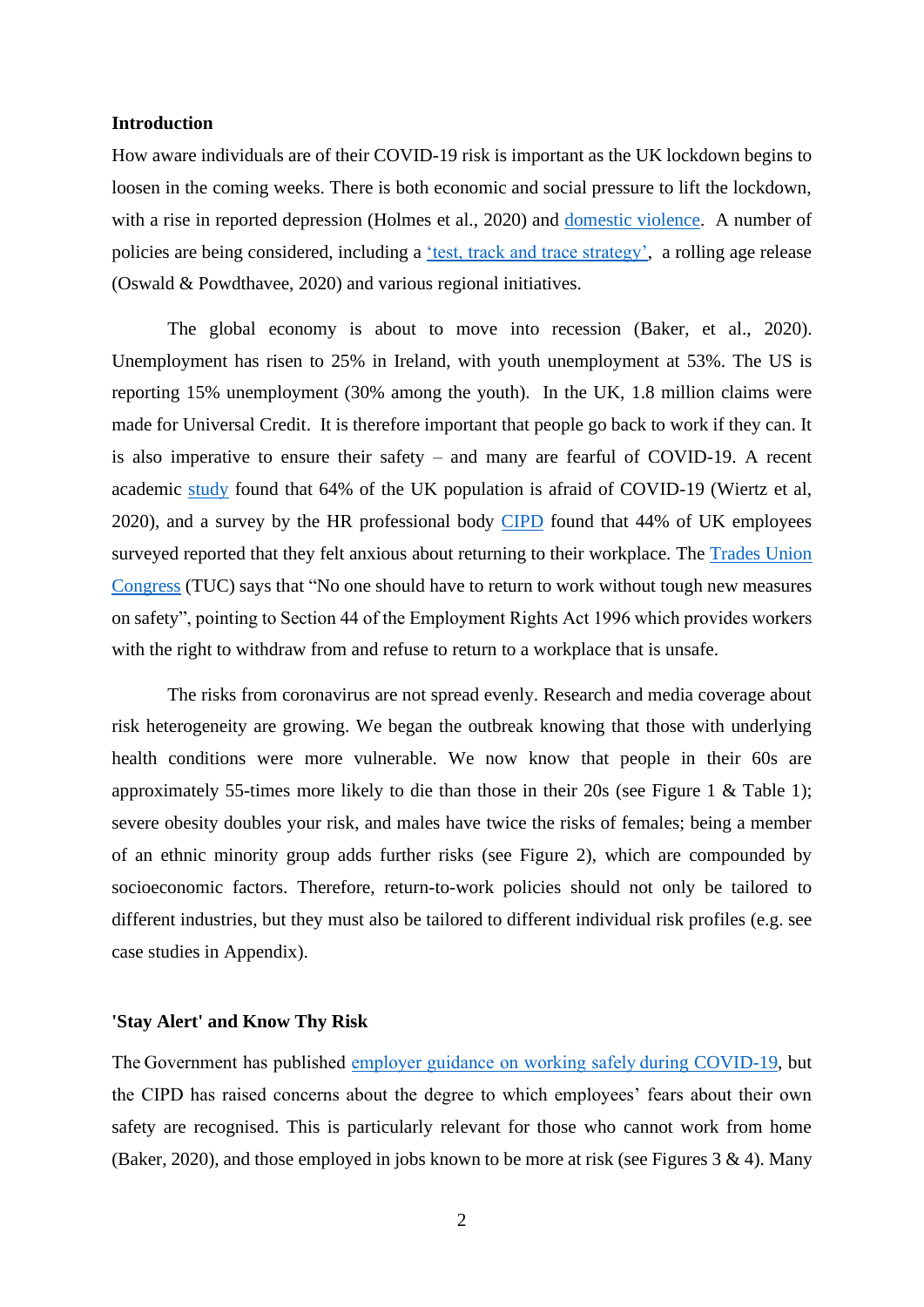labour-related organisations are calling for the return to work to be gradual and cautious, with start dates agreed mutually between the employer and the employed.

Yet, a transparent consultation process between organisations and workers requires access to reliable and credible data about COVID-19 risk factors at the individual level. Without this information, negotiations for both sides will be hindered and conflict more likely. In this policy document we are calling on government and the NHS to create a COVID-19 Risk Calculator that informs individuals and organisations about employee risk factors.

Currently, the NHS Website ["Who's at higher risk from coronavirus"](https://www.nhs.uk/conditions/coronavirus-covid-19/people-at-higher-risk-from-coronavirus/whos-at-higher-risk-from-coronavirus/) publishes two levels of risk from COVID-19: the 'high risk (clinically extremely vulnerable)' who are advised to shield, and the 'moderate risk (clinically vulnerable)' who are advised to follow the current government advice to everyone. The NHS site does not currently include ethnicity, sex, or social deprivation, yet we know that being male, a member of an ethnic minority group, or being socially deprived are recognised risk factors (ICNARC 2020, OpenSAFELY et al 2020, Docherty et al 2020). These are significant omissions. While the NHS website has links to [disease-specific charities](file:///C:/Users/amand/AppData/Local/Microsoft/Windows/INetCache/Content.Outlook/MJSCK355/(https:/www.nhs.uk/conditions/coronavirus-covid-19/people-at-higher-risk-from-coronavirus/advice-about-your-condition-and-coronavirus/) to try to further inform vulnerable people, these vary in the level of information that they provide, and often only repeat what is said by the NHS.

An interactive COVID-19 Risk Calculator would take all known risk factors into account based on the latest available Office of National Statistics (ONS) data, as well as research insights about COVID-19. Weekly ONS data from actual COVID-19 deaths have made it possible to understand more fully the stratification of risk factors, some of which are modifiable. For example, the chance of a hospital death from COVID-19 rises as the degree of obesity increases from being 25% more likely to die if your BMI is 30, compared to being over two and a quarter times more likely to die if your BMI is over 40, compared to a BMI of less than 30 (OpenSAFELY, 2020). Similarly, compared to not having diabetes, controlled diabetes increases your chance of dying by 50% while the increased death risk from poorly controlled diabetes is more than double this (OpenSAFELY, 2020). The proportion of critically ill or dying with COVID-19 rises dependent on individuals' level of social deprivation (ICNARC 2020, OpenSAFELY et al., 2020). The COVID-19 Risk Calculator would bring all of these and further risk factors together and provide a personalised assessment. Depending on the outcome of the risk assessment, the NHS site could then provide access to further resources. These could include a match-making service between the many NHS volunteers and at-risk citizens in need of help, contact to local charities and support resources, as well as guidance for return-to-work scenarios.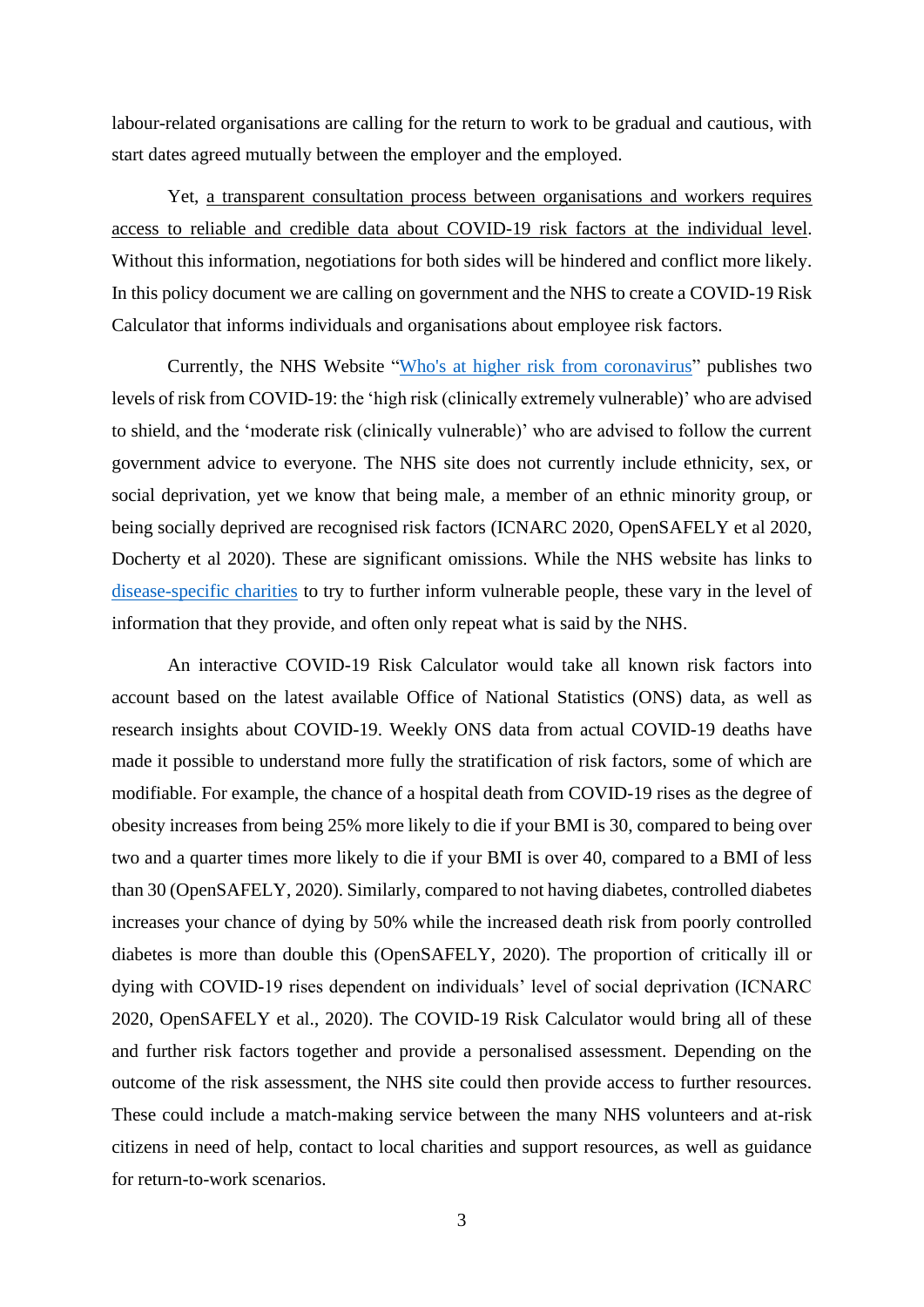It is important that the NHS take the lead because some private software companies have already started to generate their own unregulated versions, e.g., the ['COVID Survival](https://www.covid19survivalcalculator.com/en/calculator)  [Calculators'](https://www.covid19survivalcalculator.com/en/calculator).

The UK needs a trusted body such as the NHS to provide a reliable and transparent source of information for the public, employers and government. The easy accessibility of tailored, high quality information, advice, and support would allow citizens to assess their own level of risk and make informed choices about their ability to re-engage in public life. Our suggested NHS COVID-19 Risk Calculator would enable employees to have frank discussions with their employer about their return-to-work strategy, which would include trying to tailor their risk e.g. modifying the degree of public facing work.

#### **Conclusion**

The interactive NHS COVID-19 Risk Calculator should:

- Take account of all known risk factors, including medical conditions, age, gender, ethnicity, socio-economic background, geographic location and population density, lifestyle and diet, and infection precautions.
- Based on individuals' risk profiles, it should provide tailored information and advice on possible lifestyle and health modification, as well as support to local charities and volunteers.
- See case studies in Appendix.
- *(We assume that safeguarding privacy and guaranteeing security are a given.)*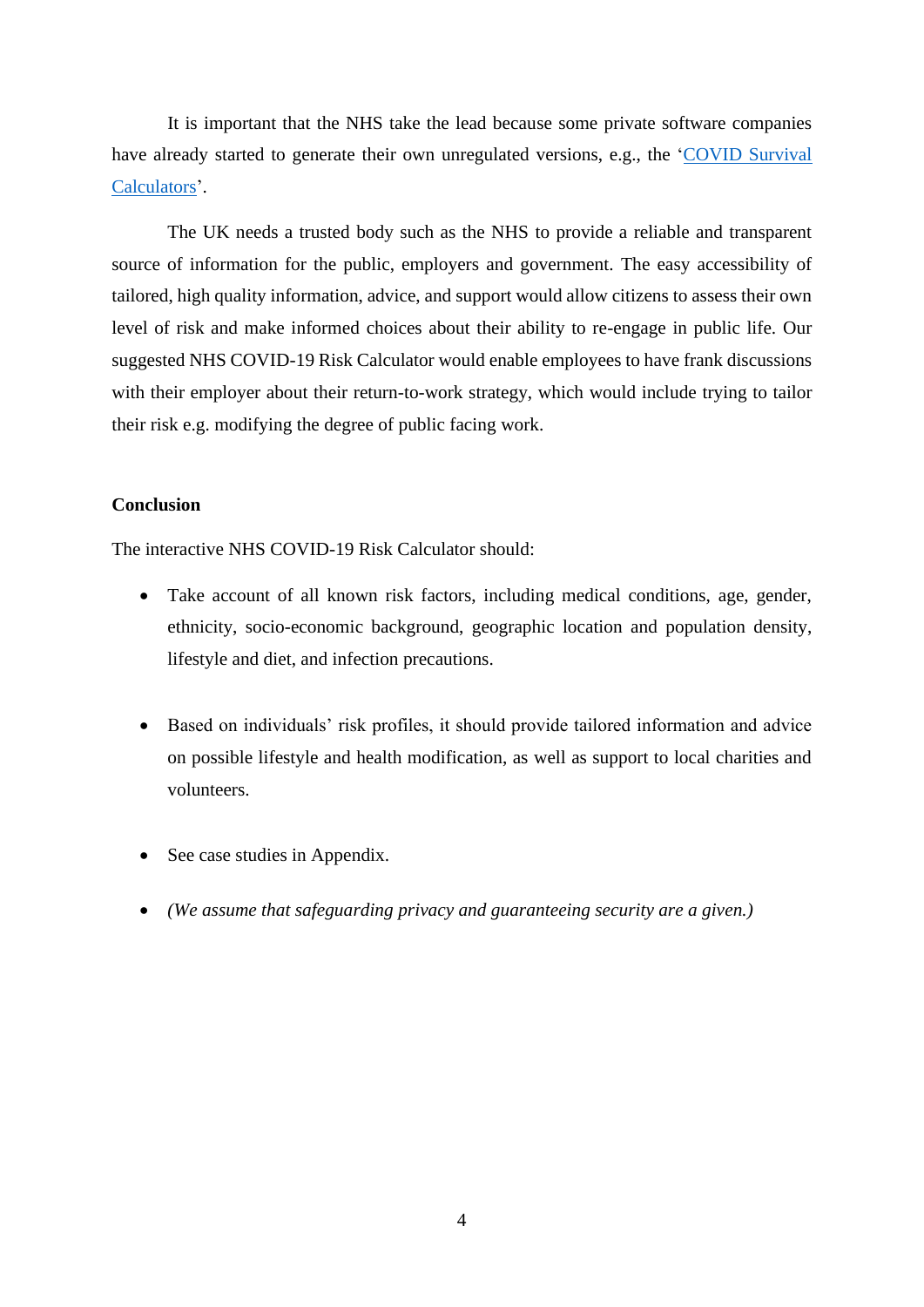## **Figure 1: Age-group risk estimates from COVID-19 using UK data**

Case fatality rate  $(\%)$  = Number of deaths by COVID-19 in that age-group/Total number of all deaths by COVID-19: England and Wales as of  $10<sup>th</sup>$  April 2020



Age is on the horizontal axis. Log risk scale on the vertical axis.

**Notes:** Total number of deaths by COVID-19 as of  $17<sup>th</sup>$  April 2020 = 13,121. These vertical bars depict relative risks. Here they are measured relative to the age-group 20- 24 which is set to 1.0. (This table is reproduced from Oswald & Powdthavee, 2020.)

**Source:** [Office of National Statistics \(ONS\)](https://www.ons.gov.uk/peoplepopulationandcommunity/birthsdeathsandmarriages/deaths/datasets/weeklyprovisionalfiguresondeathsregisteredinenglandandwales)

### **Table 1: COVID-19 deaths by age group in England and Wales in one week (week ending April 24)**

| <u>Age</u> | <b>Number of Deaths</b>                                    |
|------------|------------------------------------------------------------|
| 20-29      | 10 people                                                  |
| 30-39      | 25 people                                                  |
| 40-49      | 79 people                                                  |
| 50-59      | 298 people                                                 |
| $60 - 69$  | 550 people                                                 |
|            | <b>Source:</b> ONS data, released May 5 <sup>th</sup> 2020 |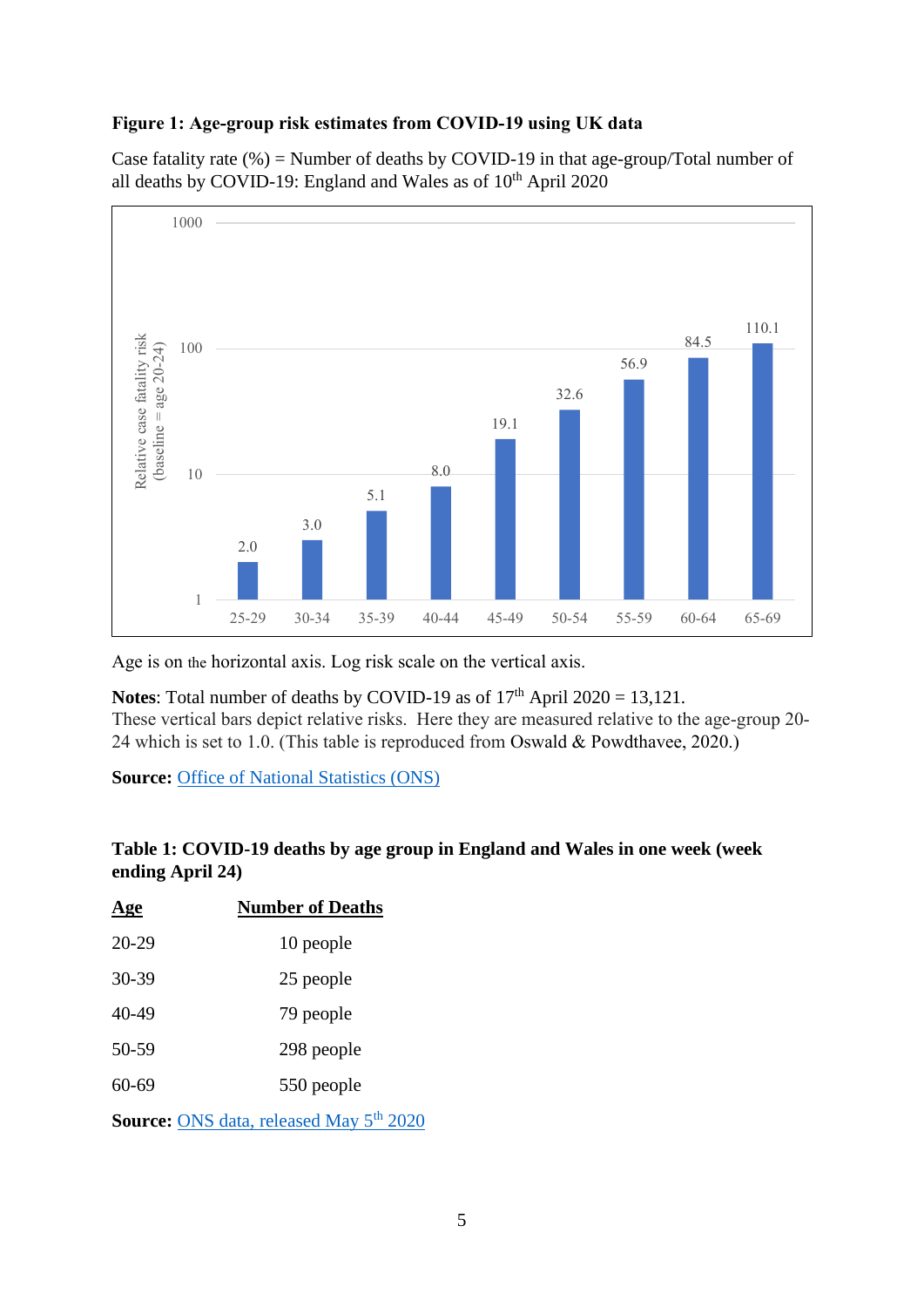### **Figure 2: Risk of COVID-19-related death by ethnic group and sex, England and Wales, 2 March to 10 April 2020**

Panel A - Age-adjusted model



**Source:** Office of National Statistics (ONS)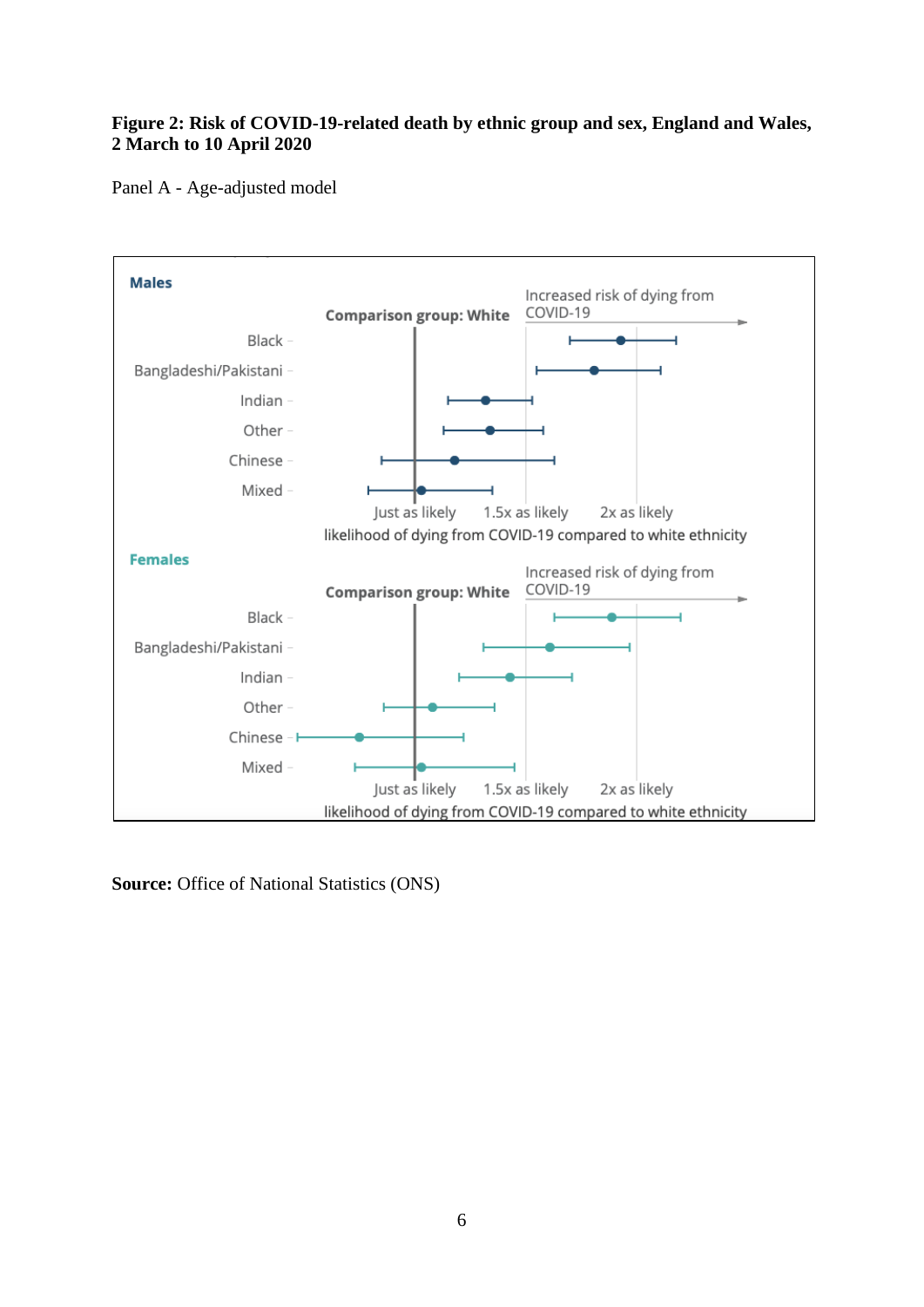### **Figure 3: Men working in low-skilled or caring, leisure and other service occupations had the highest rates of death involving COVID-19**

Age-standardised mortality rates of death involving the coronavirus (COVID-19) in England and Wales, by major occupational group, deaths registered up to, and including, 20 April 2020



**Source: Office for National Statistics**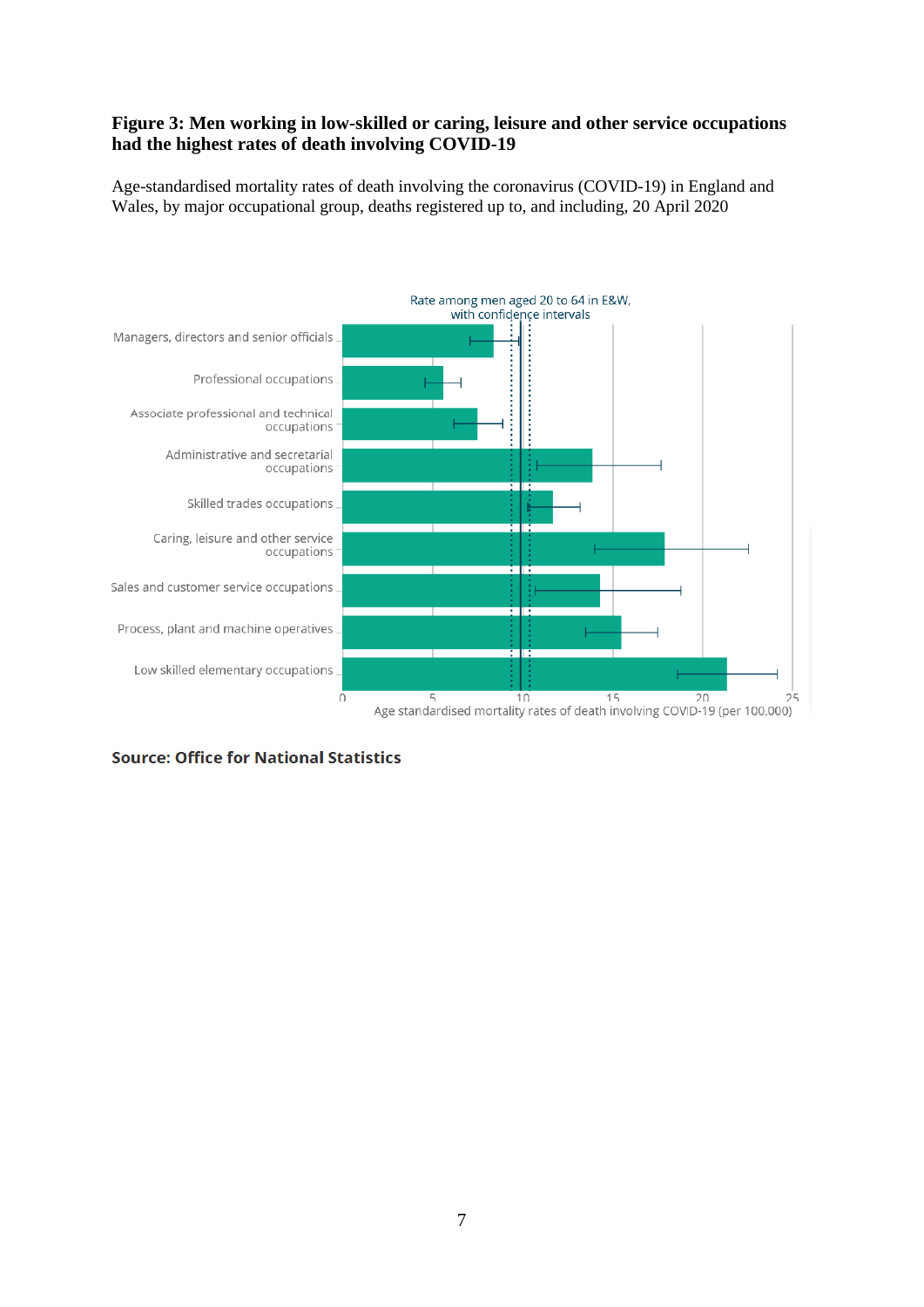## **Figure 4: Women working in caring, leisure and other service occupations had the highest rate of death involving COVID-19 compared with women of the same age in the general population**

Age-standardised mortality rates of death involving the coronavirus (COVID-19) in England and Wales, deaths registered up to, and including, 20 April 2020



**Source: Office for National Statistics**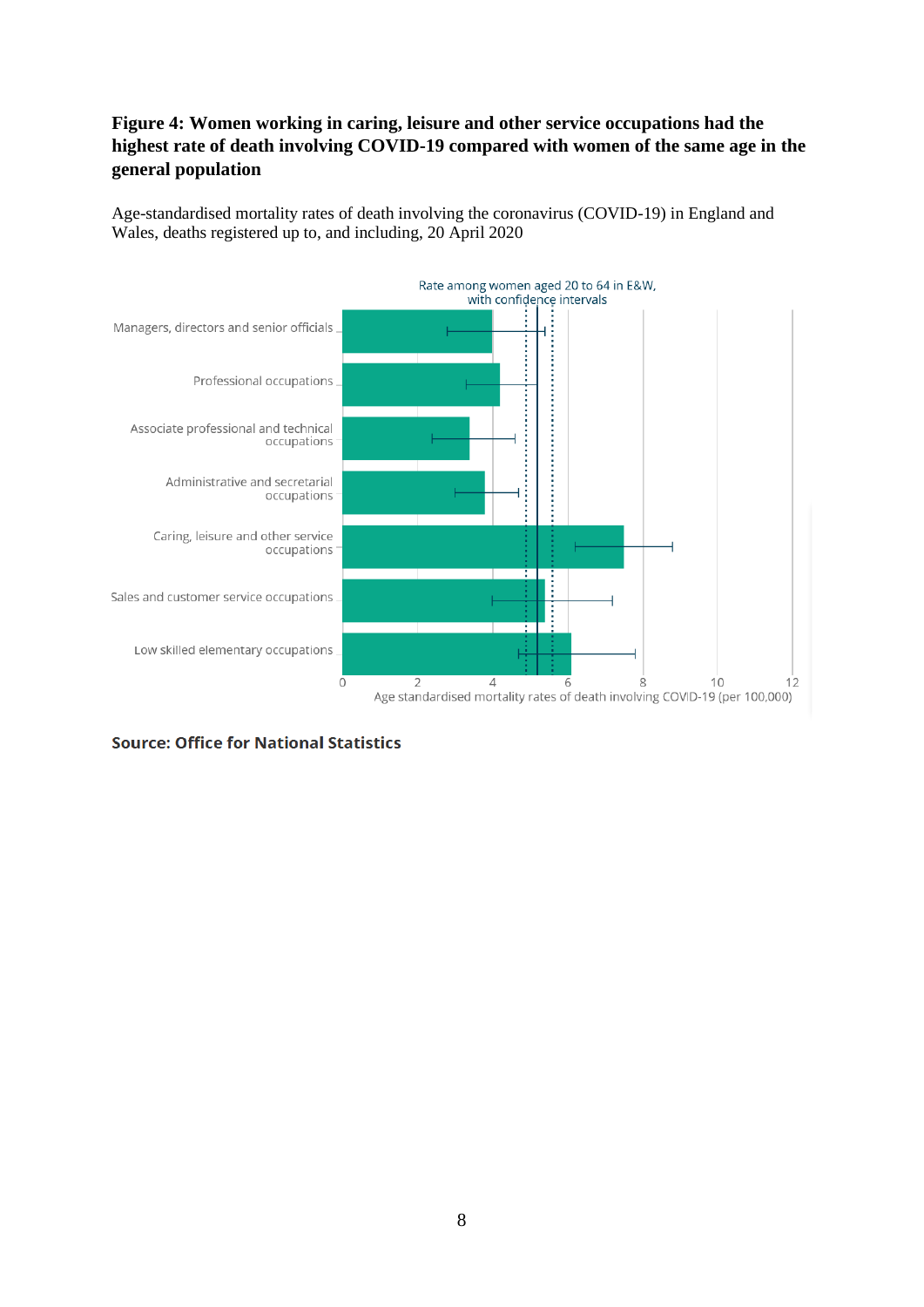#### **References**

Baker, M.G., 2020. Characterizing occupations that cannot work from home: a means to identify susceptible worker groups during the COVID-19 pandemic. *medRxiv*.

Baker, S.R., Bloom, N., Davis, S.J. and Terry, S.J. 2020. Covid-induced economic uncertainty (No. w26983). National Bureau of Economic Research.

Docherty, A.B., Harrison, CE.M., Green, C.A., Hardwick, H., Pius, R., Norman, L., Holden, K.A., Read, J.M., Dondelinger, F., Carson, G., Merson, L., Plotkin, D., Sigfrid, L., Halpin, S., Jackson, C., Gamble, C., Horby, P.W., Nguyen-Van-Tam, J.S., ISARIC4C Investigators, Dunning, J., Openshaw, P.J.M., Baillie, J.K., Semple, M.S. 2020. Features of 16,749 hospitalised UK patients with COVID-19 using the ISARIC WHO Clinical Characterisation Protocol. medRxiv, https://doi.org/10.1101/2020.04.23.20076042

Holmes, E.A., O'Connor, R.C., Perry, V.H., Tracey, I., Wessely, S., Arseneault, L., Ballard, C., Christensen, H., Silver, R.C., Everall, I. and Ford, T. 2020. Multidisciplinary research priorities for the COVID-19 pandemic: a call for action for mental health science. *The Lancet Psychiatry*.

ICNARC report on COVID-19 in critical care, 2020. Intensive Care National Audit and Research Centre. https://www.icnarc.org/Our-Audit/Audits/Cmp/Reports

Oswald, A.J. and Powdthavee, N. 2020. The Case for Releasing the Young from Lockdown: A Briefing Paper for Policymakers.

https://warwick.ac.uk/fac/soc/economics/research/centres/cage/news/06-04-20-

the\_case\_for\_releasing\_the\_young\_from\_lockdown\_a\_briefing\_paper\_for\_policymakers/

The OpenSAFELY Collaborative, Williamson, E., Walker, A.J., Bhaskaran, K., Bacon, S., Bates, C., Morton, C.E., Curtis, H.J., Mehrkar, A., Evans, D., Inglesby, P., Cockburn, J., McDonald, H.I., MacKenna, B., Tomlinson, L., Douglas, I.J., Rentsch, C.T., Mathus, R., Wong, A., Grieve, R., Harrison, D., Forbes, H., Schultze, A., Croker, R., Parry, J., Hester, F., Harper, S., Perera, R., Evans, S., Smeeth, L., Goldacre, B. 2020. OpenSAFELY: factors associated with COVID-19-related hospital death in the linked electronic health records of 17 million adult NHS patients. medRxiv, doi: https://doi.org/10.1101/2020.05.06.20092999

Wiertz, C., Banerjee, A., A. Acar, O.A. and Ghosh, A. 2020. Predicted adoption rates of contact tracing app configurations: Insights from a choice-based conjoint study with a representative sample of the UK population. White Paper. [: https://ssrn.com/abstract=3589199.](https://ssrn.com/abstract=3589199)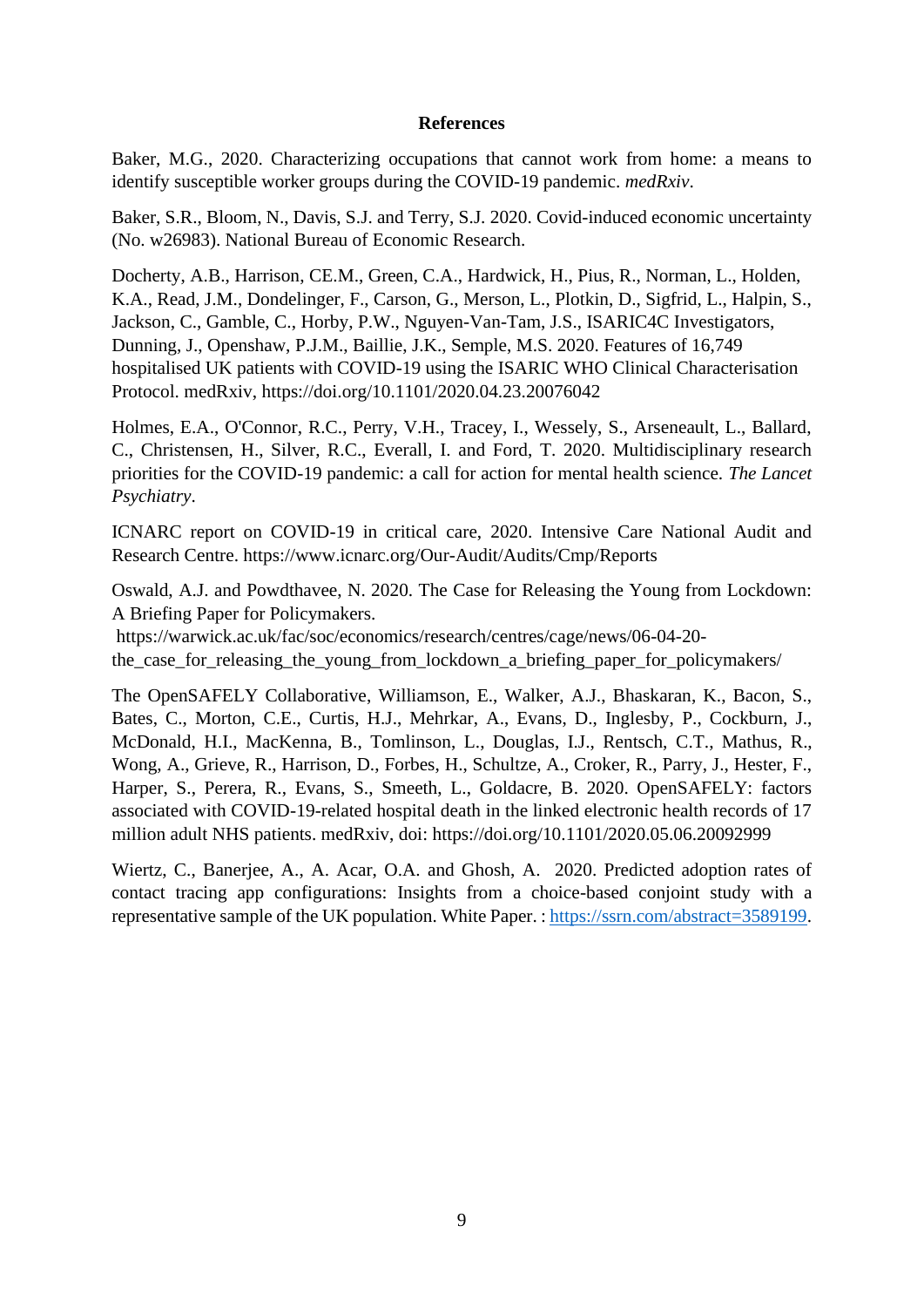### **Appendix – Case studies**

We present three stylised case studies to demonstrate the complexities of assessing COVID-19 risks. These highlight the need for a central, up-to-date NHS COVID-19 Risk Calculator.

#### **Case 1: Michael**

Michael is a 43-year-old Afro-Caribbean male, who works as a plant operator (currently furloughed). Michael enjoys weightlifting. He has stage 1 obesity (BMI 31) and diabetes, controlled by daily tablets. He is in IMD 2, a relatively low level of socioeconomic deprivation.

COVID-19 risk: Michael has a higher rate of death by occupational class (15.5 per 100,000 men, ONS) compared to other men of working age; he is also at higher risk of death in hospital due to his ethnicity (70% higher risk), and diabetes (50% higher risk), despite the fact that his diabetes is well controlled. He is at low risk due to his age (70% reduced risk compared to a man in his 50's), but as a man, his risk is double that of a woman. His socioeconomic deprivation level increases his risk by 13%, and his weight increases it by 27%. If he was able to lose weight over the next few months and reduce his BMI to less than 30, this risk would return to baseline and be a significant risk reduction for him. The weight loss would also make it easier to control his diabetes.

Michael is at higher risk than many of his colleagues and peers in the population, and this information would allow him and his employer to consider factors such as when to return from furlough, PPE and start times that would avoid rush hour travel.

#### **Case 2: Hansa**

Hansa is a 28-year-old Asian woman. She has stage 2 obesity (BMI 37), with no medical conditions. Hansa is from a moderate level of socioeconomic deprivation (IMD 3). She works as a care worker and sometimes does night shifts.

COVID-19 risk: Hansa's risk of death from COVID-19 is already half that of a similar man due to her sex, and her age makes her 93% less likely to die in hospital than a 50-year-old. Hansa's Asian heritage raises her risk by 62% compared to a white woman, and her socioeconomic deprivation raises it by 23%. Hansa's employment as a carer also carries a higher risk than among women the same age in the general population (12.7 deaths per 100,000 women). Her BMI of 37 (stage 2 obesity) increases her risk of death by 56%; this falls to 27%